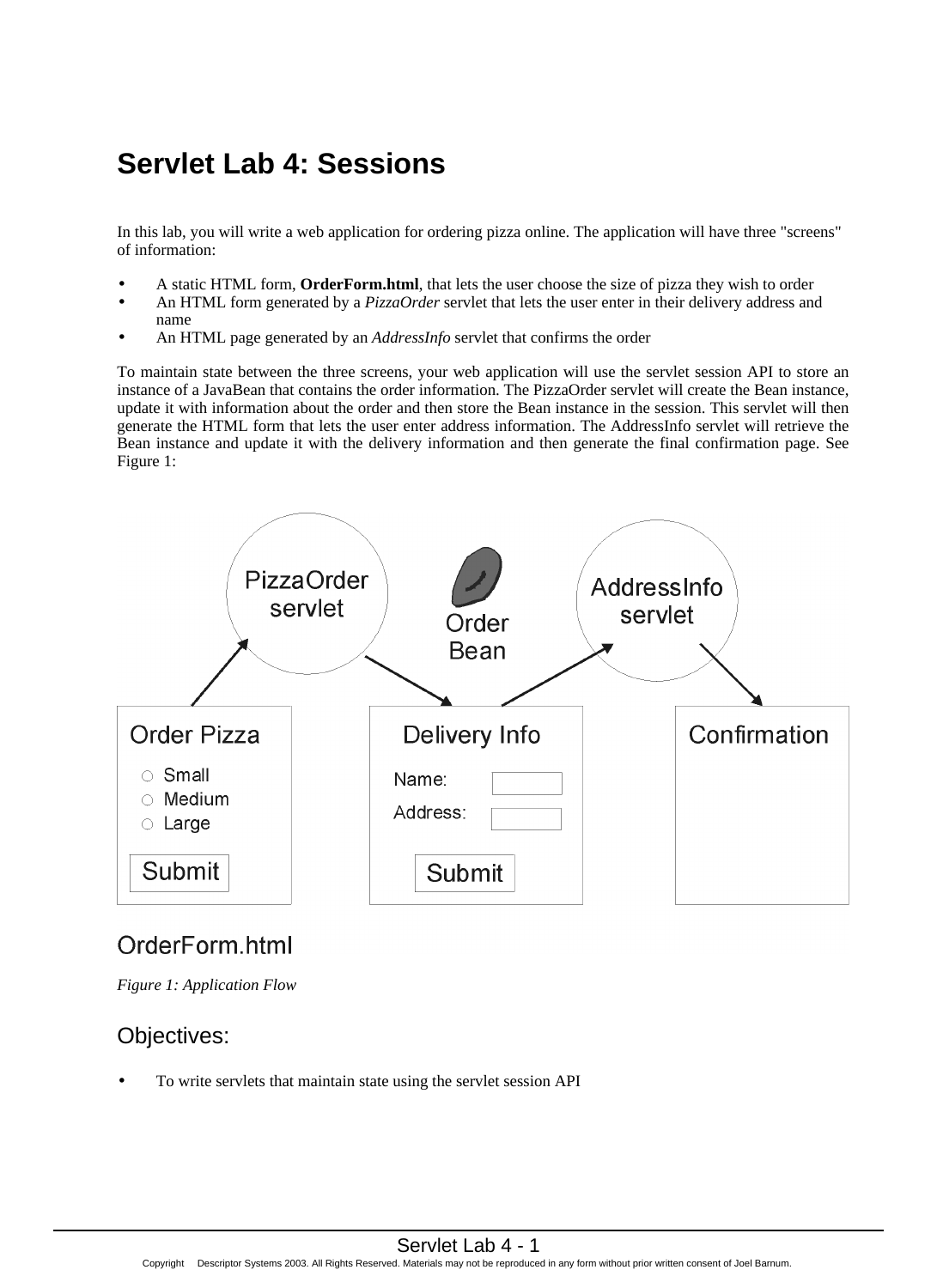Steps:

| $\Box$ Ask your instructor for the following information: |
|-----------------------------------------------------------|
|                                                           |
|                                                           |
|                                                           |

If your machine has the standard lab setup, the directories will be something like:

| BEA Installation directory:   | c:\java\bea                                |
|-------------------------------|--------------------------------------------|
| BEA Username and password:    | administrator                              |
| Servlet Deployment directory: | c:\j2eeclass\DefaultWebApp\WEB-INF\classes |
| Lab Installation directory:   | c:\i2eeclass                               |

- \_2. Start by examining the provided **{Lab InstallationDirectory}/servlab04/OrderForm.html** static HTML file, which defines an HTML form that lets the user choose the size of pizza. Especially note the form's action attribute and the name of the radio button group. Which servlet does the form invoke? Make sure you understand the flow as described in Figure 1 above.
- \_3. Now examine the fully completed **Order.java** file in the **order** subdirectory. This JavaBean stores information about a pizza order: the pizza size and delivery information (name and address). Note that the application will initialize part of the order information from the *PizzaOrder* servlet and the rest from the *AddressInfo* servlet. To maintain state between these two servlets, your application will use the servlet session API.
- \_4. Next, examine the partially completed **PizzaOrder.java** file. The provided code creates an output stream variable and then generates part of the required HTML. Please examine the provided code carefully so you understand how it generates the next page in the web application. Refer back to Figure 1. Draw a sketch of the resulting HTML page and write down the name of the input variables on a piece of paper.
- \_5. Complete the *PizzaOrder* servlet so that it accomplishes the following:
	- Retrieves the string from the request that indicates the pizza size
	- Creates an instance of the Order Bean using the no-argument constructor
	- Sets the *size* property in the Order Bean
	- Retrieves (creates) a reference to a Session object
	- Stores the OrderBean reference as an attribute in the session. You can choose whatever attribute name you want, but write it down for future reference.
- \_6. Now examine the **AddressInfo.java** file. This servlet responds to the address-information HTML form that was generated by the PizzaOrder servlet. The *AddressInfo* servlet needs to complete the order information by reading the customer's name and address and storing them in the Order object. But first, it must retrieve the Order object reference from the session. Please examine the provided code carefully so you understand how it generates the confirmation page. Draw a sketch of the resulting HTML. Then complete the servlet so that it:
	- Retrieves the *name* and *address* strings from the request
	- Retrieves a reference to the Session object. Be sure to report an error if the session object does not exist. For example, throw a ServletException.
	- Retrieves the Order Bean reference from the session
	- Sets the *name* and *address* properties in the Order bean

Copyright © Descriptor Systems 2003. All Rights Reserved. Materials may not be reproduced in any form without prior written consent of Joel Barnum.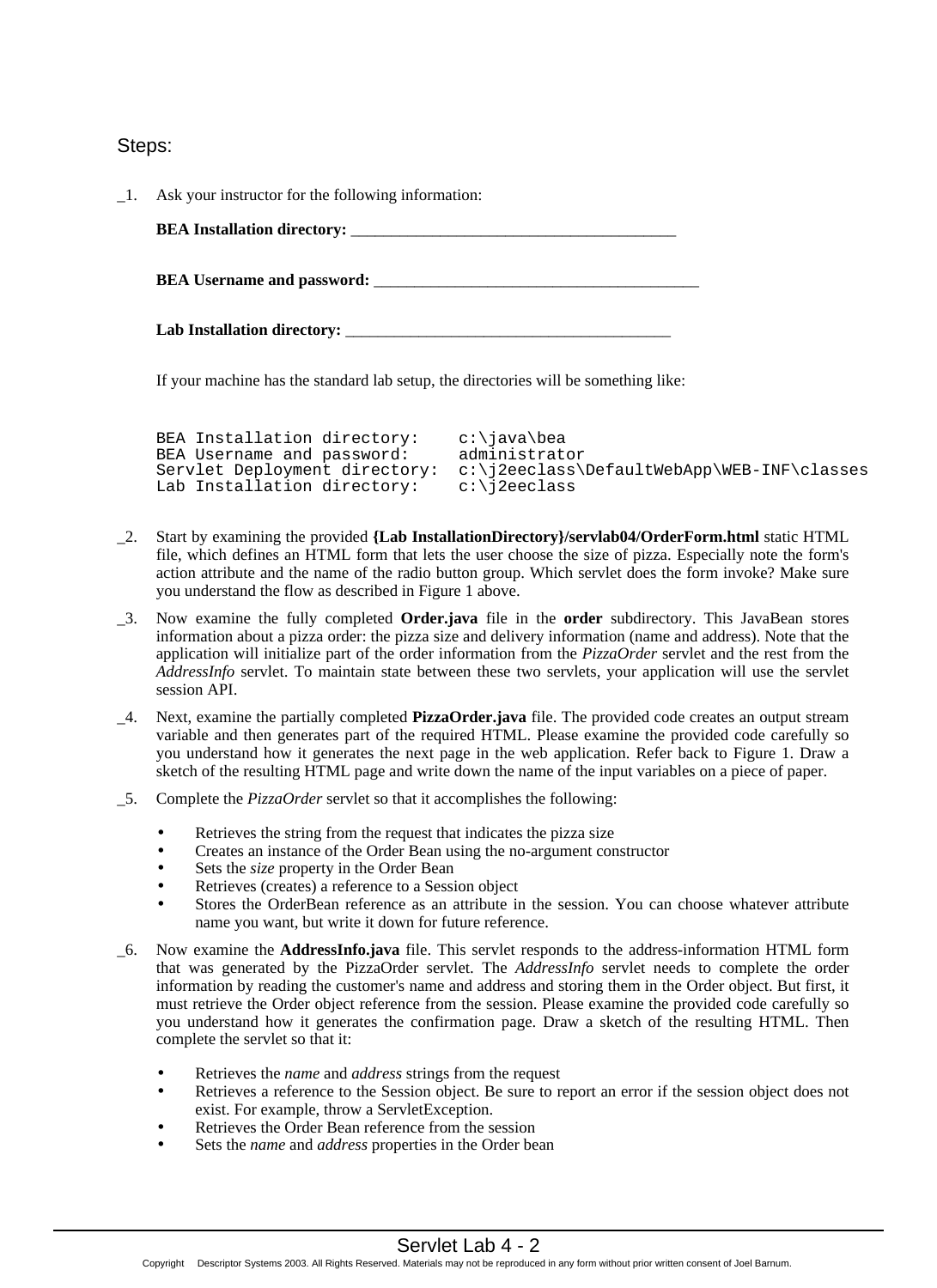\_7. Your next task is to package your web application into a .war file and deploy it using Ant.

Examine the provided **build.xml** file and note how it defines three *targets*: a *build* target that compiles your Java files, a *makewar* target that uses Ant's *war* task to create a .war file containing your files, and a *deploy* target that cleans up any previous version of the web application and then copies the .war file to the correct directory. Note also that the *deploy* target depends on the *makewar* target -- that means that Ant will run *makewar* first. Likewise, the *makewar* target depends on the *build* target.

\_8. To deploy using Ant, open a command prompt window (choose Run from the Start menu and enter "cmd" with no quotes), change to the **{Lab Installation directory}/servlab04** directory and then run Ant. For example, assuming standard lab directories:

```
cd \j2eeclass\servlab04
ant -emacs
```
Ant will execute the commands in the **build.xml** file and report any error messages, which you must correct before continuing. You can then use Windows Explorer to examine the WebLogc directories for the files that Ant just copied for you.

\_9. Test your application by starting your browser and entering the URL:

```
http://localhost:7001/servlab04
```
Then choose a pizza size and press Submit. Does the address-information page appear correctly? Enter a name and address and press Submit. Does the confirmation page correctly display all of the order information? If so, then your web application's use of sessions is working properly!

### Optional:

Optional labs are for students that wish to explore topics further with minimal guidance from the lab write-up.

\_1. Disable cookies in the browser and run the application again -- it should fail, since the container will not be able to maintain state between requests. Then add code so that the URLs are encoded and retest. **Note:** when you test, set the size to something other than "Large", which is the default setting.

#### **Disabling Cookies in IE Version 6:**

- Choose Tools Internet Options
- Click the General Tab, then press the "Delete cookies" button. Then press Apply.
- Click the Security Tab, then click the "Local Intranet" icon. Then press the "Sites" button. Uncheck all of the checkboxes. Press OK then Apply.
- Click the Privacy Tab, then press the "Advanced" button. Check the "Override automatic cookie handling" box, then select "Prompt" for both settings. Press OK as necessary to close all dialogs.
- Close Internet Explorer and restart it.

#### **Disabling Cookies in IE Version 5:**

- Choose Tools Internet Options
- Click the Security Tab, then add "http://localhost" to the list of "Restricted sites". Then press the "Custom Level" button and adjust the settings so that the browser prompts when a site attempts to set a cookie. Press OK as necessary to close all dialogs.
- Close Internet Explorer and restart it.